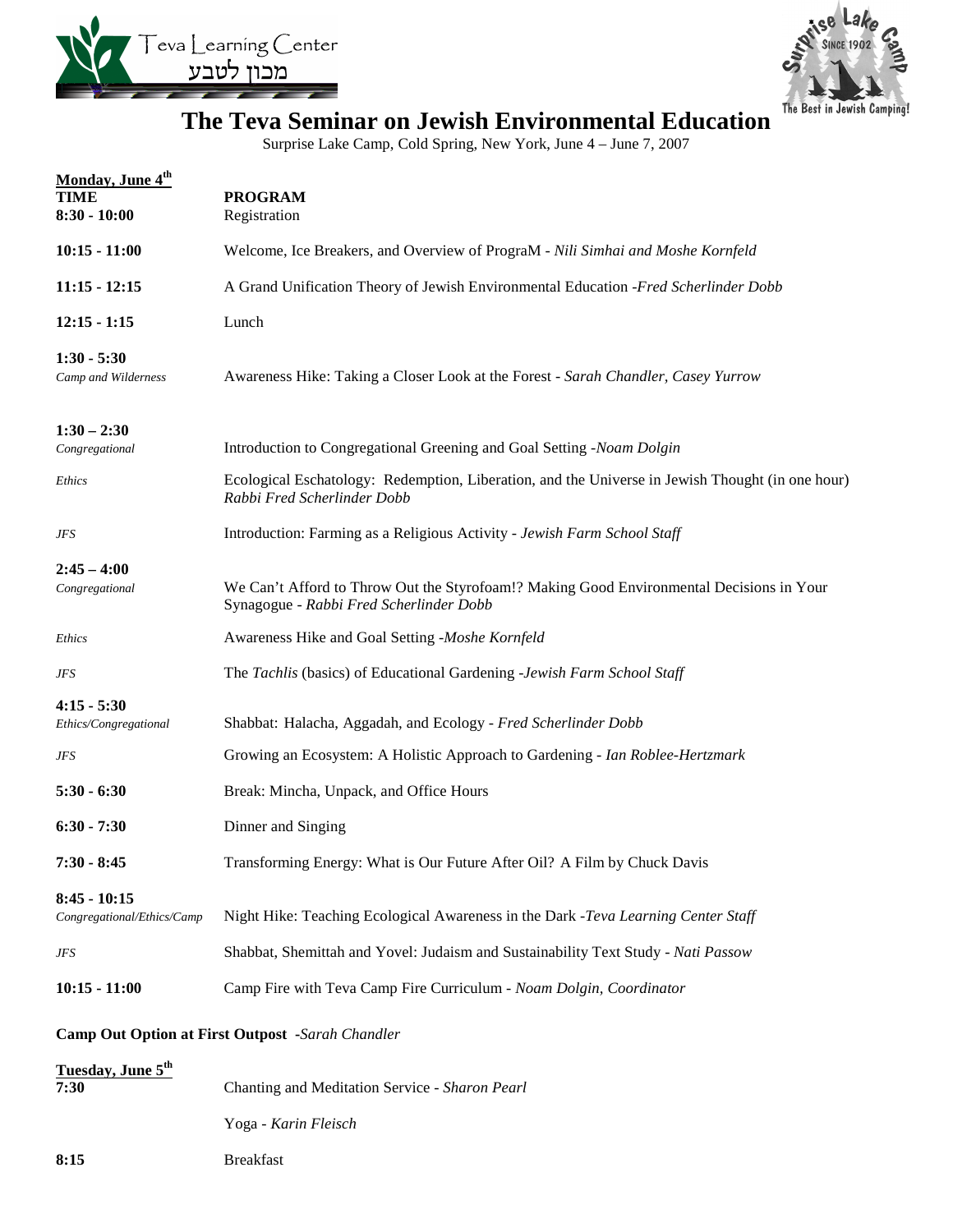| $9:00 - 10:30$<br>Camp and Wilderness  | Group Building: Bridging Differences Through Games -Sarah Chandler and Ariel Vegosin                                       |
|----------------------------------------|----------------------------------------------------------------------------------------------------------------------------|
| Congregational                         | Making Family Education Work for Your Congregation -Jessica Weinberg                                                       |
| Ethics/Congregational                  | Tfillah B'Teva: Nature Inspired Prayer-Shacharit - Nili Simhai                                                             |
| JFS                                    | Seder V'Gan: Getting Your Garden Started - Jewish Farm School Staff                                                        |
| $10:45 - 12:15$<br>Camp and Wilderness | Wild Edibles and Nature Journals -Lily Chandler                                                                            |
| Congregational                         | How Green is Your Shul? The Green Synagogue Movement -Barbara Lerman-Golomb                                                |
| Ethics/Camp                            | Judaism and the Environment 101: The Basic Concepts You Need to Know! - Nili Simhai                                        |
| Ethics                                 | Jewish Perspectives on Sustainable Development in Israel - Leiba Chaya David                                               |
| JFS                                    | Food Justice: Moving Beyond Your Local Garden - Nati Passow                                                                |
| $12:15 - 1:00$                         | Lunch                                                                                                                      |
| $1:00 - 2:30$<br>Camp and Wilderness   | Eytz Chaim: Learning How to Identify Trees - Sarah Chandler                                                                |
| Camp and Wilderness                    | Fire Building and Tea Making with Wild Edibles - Casey Yarrow                                                              |
| Congregational                         | Eco-Zionism: A New Way to Explore Our Relationship with Israel -Noam Dolgin                                                |
| Ethics                                 | The Ninth Chapter of Mishna Brachot - Rabbi Ebn Leader                                                                     |
| JFS                                    | Garden Activities: Engaging Jewish Youth in the Garden -Jewish Farm School Staff                                           |
| $2:45 - 4:00$<br>Camp/Congregational   | Thespian Tree Huggers, a.k.a. Text Based Eco - Drama - Nili Simhai                                                         |
| Congregational                         | The State of The Environment in Israel and The SPNI Sustainable Jerusalem Coalition - Noam Dolgin and<br>Leiba Chaya David |
| <i>Ethics</i>                          | Kedushat Haaretz: Can the Sanctity of the Holy Land Apply Outside of The Land of Israel? - Rabbi Ebn<br>Leader             |
| JFS                                    | Using the Garden as an Educational Space and Agricultural Writing - Robert Friedman                                        |
| 4:15                                   | Break, Mincha, and Office Hours                                                                                            |
| $5:00 - 6:15$<br>Camp and Wilderness   | Creek Study: What Can Critters Tell Us About Water Quality? -Nili Simhai                                                   |
| Congregational                         | Exciting Environmental Activities and Games for Shabbat - Sarah Chandler                                                   |
| Ethics                                 | Is This Waste? A Close Reading of the Laws of Bal Tashchit - Moshe Kornfeld                                                |
| JFS                                    | The Dirt on Compost - Ian Roblee-Hertzmark                                                                                 |
| $6:15 - 7:15$                          | Dinner CSA discussion<br>Jewish Farm School Staff                                                                          |
| $7:15 - 7:45$                          | Track Check In                                                                                                             |
| $8:00 - 9:30$                          | Teshuvah: Repentance as an Environmental Concept Beit Midrash Program - Rabbi Ebn Leader                                   |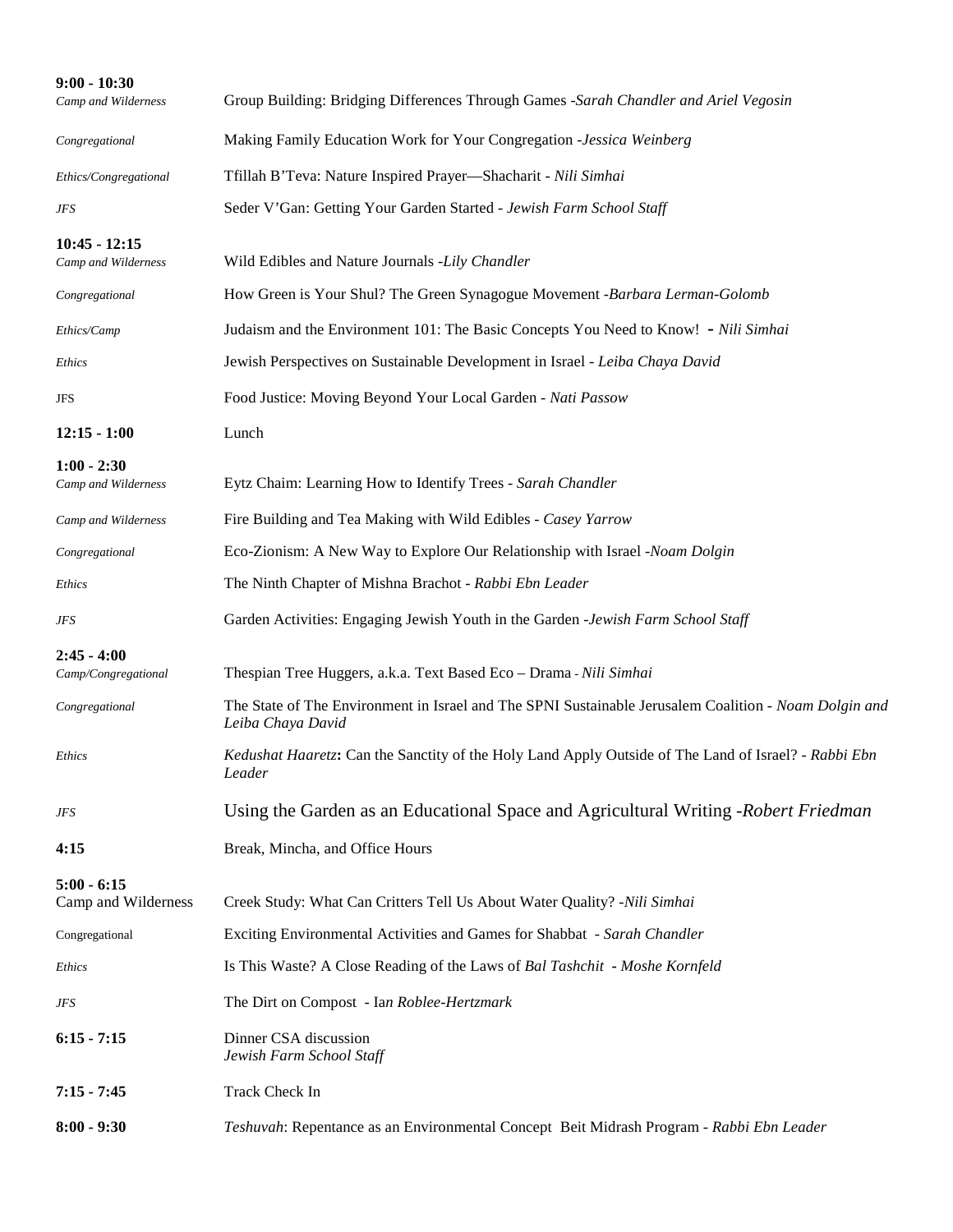| $9:45 - 11:00$                               | Love Songs for the Environment A Musical Tribute to an Abandoned Jerusalem Valley Turned Community<br>Garden -Miriam Ohevet El |
|----------------------------------------------|--------------------------------------------------------------------------------------------------------------------------------|
|                                              | Communal Art Project and Jam Session - Shira Salcman                                                                           |
| Wednesday, June 6 <sup>th</sup><br>6:45      | Shacharit Hike in the Hinterlands - Sarah Chandler                                                                             |
| 7:15                                         | Yoga - Karin Fleisch                                                                                                           |
| 8:00                                         | <b>Breakfast</b>                                                                                                               |
| $8:45 - 12:30$                               | Common Ground Farm Field Trip—Gardening Track Only - Jewish Farm School Staff                                                  |
| JFS<br>$8:45 - 10:00$<br>Camp and Wilderness | Animal Games-Part I                                                                                                            |
| Congregational                               | Tfillah B'Teva: Nature Inspired Prayer—Mincha, Maariv, Kabbalat Shabbat - Nili Simhai                                          |
| <i>Ethics</i>                                | Genetic Engineering and Food Security in Classical Jewish Literature - Noam Dolgin                                             |
| <b>JFS</b>                                   | Educational Gardening 101 For Participants from Other Tracks - Jewish Farm School Staff                                        |
| $10:15 - 11:15$<br>Camp and Wilderness       | Heep Hop: Hip Hop for Eco-Jews - Lily Chandler                                                                                 |
| Congregational                               | Successful Environmental Advocacy from Capital Hill to Your Front Door - Marc Katz                                             |
| <i>Ethics</i>                                | Why is Biodiversity Theologically Important and How That Relates to Global Warming - Rabbi David<br>Seidenberg                 |
| JFS                                          | A Year in the Life of a Jewish Garden- JFS Staff                                                                               |
| $11:30 - 12:30$<br>Camp and Wilderness       | Recycled Paper Making - Shira Salcman                                                                                          |
| Congregational                               | The Teva Top Ten Tu B'Shvat Programs - Noam Dolgin                                                                             |
| <b>Ethics and Texts</b>                      | Animal Rights vs. Environmentalism: The Debate Between Maimonides and Nachmanides - Rabbi David<br>Seidenberg                  |
| JFS                                          | Open Time in the Garden                                                                                                        |
| 12:30                                        | Lunch                                                                                                                          |
| $1:15 - 2:30$<br>Camp and Wilderness         | Song Leading - Casey Yarrow                                                                                                    |
| Camp and Wilderness                          | Makom Kodesh: Making Your Camping Trip Jewish - Moshe Kornfeld and Leora Mallach                                               |
| Congregational                               | Ten Effective Opening Activities for Jewish Environmental Educators - Nili Simhai, Sarah Chandler                              |
| <b>Ethics and Texts</b>                      | I Win, You Lose: A Halakhic Approach to Zero-Sum Gain Environmental Issue -Rabbi Shmuel Simenowitz                             |
| JFS                                          | Herbs of Plenty: An Introduction to Herbs and Tinctures - Jewish Farm School Staff                                             |
| $2:45 - 4:00$<br>Camp and wilderness         | Spa - Natural Lip Balm, Bath Salts, and More - Ariel Vegosin                                                                   |
| Camp and Wilderness                          | Schach Gamach: Designing Programs with The Tools You Have - Rabbi Shmuel Simenowitz                                            |